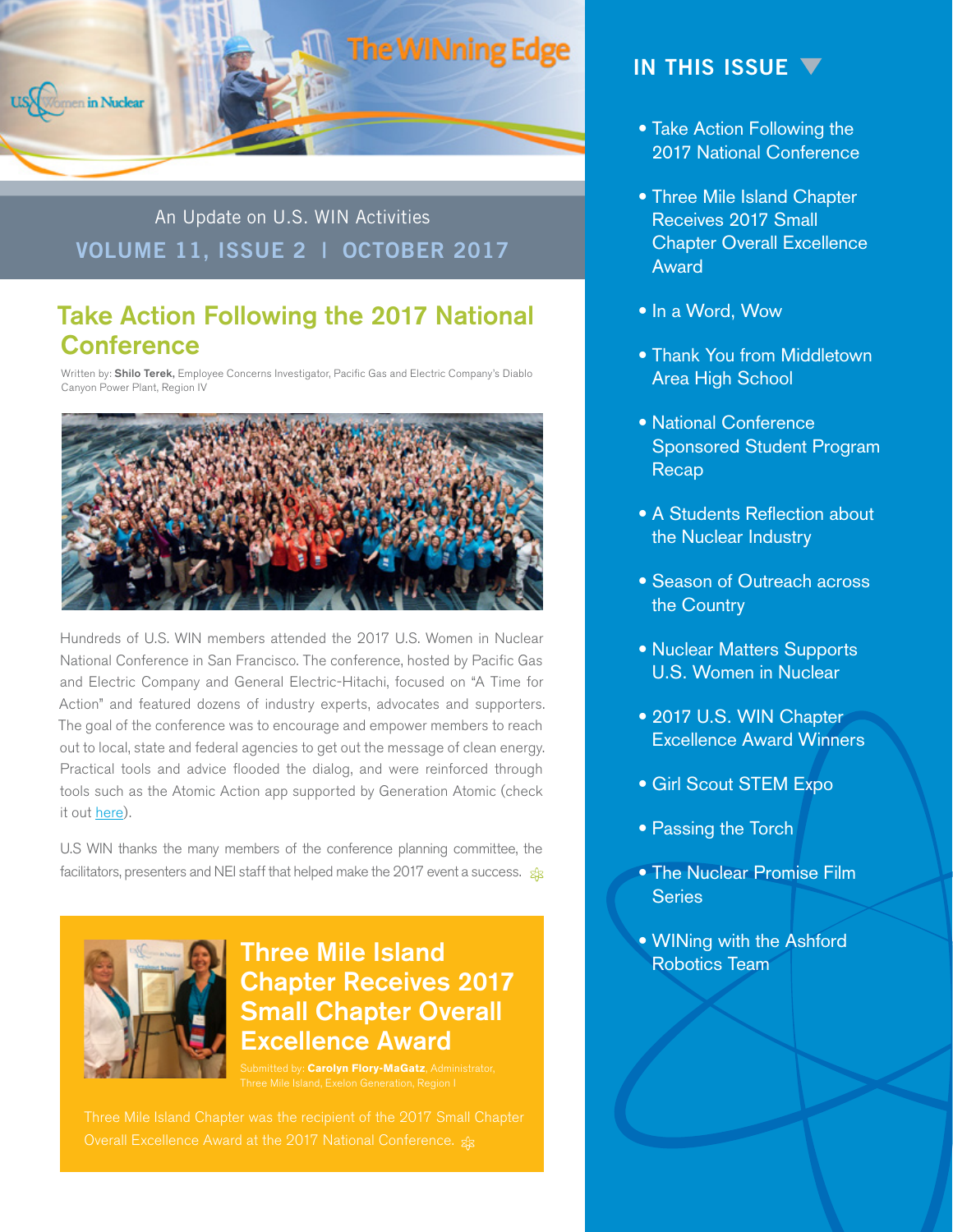# In a Word, Wow

Written by: Yehudis Gottesfeld, Engineering Intern, Exelon Generation's Ginna Nuclear Power Station, Region I



This Summer I was one of the fortunate students sponsored by the U.S. WIN organization and Exelon (Ginna) to attend the 2017 National Conference in San Francisco, CA. The conference was one of those things that I can accurately describe by taking a deep breath and just saying, "WOW!" It was a few days of bonding, supporting, advocating, sharing emotions, and sharing industry knowledge that served to elevate me individually and professionally.

As a student at The City College of New York, I have been given the opportunity to attend many student and professional conferences in the past, but none were like the 2017 U.S. WIN Conference. The opportunity to sit through lectures and understand them enough to

walk out with practical takeaways would have been enough to impress me. But the U.S. WIN conference did more than just that by offering a variety of lectures that catered to individual interests and having a strong student mentorship program in place for their sponsored students.

My mentor, Joan Steinert from Wolf Creek Nuclear Operating Corporation, was everything I would want in a mentor. Before the conference, she had reached out to me to see if I had any questions and to make sure that I arrived in San Francisco safely. Throughout the conference, Joan was able to share insightful information with me about the different fields of nuclear energy. Her support, heart of gold, and readiness to help me in any way she could, helped me greatly throughout the conference.

One moment during the conference that really touched me was when Eric G. Meyer (director of Generation Atomic) spoke to a room of 500 powerful women holding various nuclear professions and told us all about the importance of advocating for nuclear energy and how we can all make a difference in that process. After hearing about the positive benefits of nuclear energy, how nuclear energy has touched the lives of so many, and how we can make a difference, I was inspired to act. I spoke to a few people and worked with the Nuclear Matters advocacy group, and as a result 1,300 letters were sent to local and state legislators in support of nuclear through the Nuclear Matters advocacy platform. I think this speaks a lot to who U.S. WIN is as an organization and the importance of the conference. I, a 21-year-old student, was heard in a crowd of 500 experienced professionals! My contribution to the group mattered and executives took the time to contribute toward my future.

The theme of this year's conference was nuclear advocacy. Through the conference, I have come to experience that this is what the nuclear industry and U.S. WIN is all about: supporting the industry and ensuring each individual nuclear professional is able to succeed.

I am extremely grateful for the opportunity I have been given, and for being invited into the Women in Nuclear family. I look forward to continuing my education and career in nuclear energy and continuing my participation in nuclear advocacy to ensure that we deliver a promising world for future generations.  $\frac{1}{48}$ 

## Thank You from Middletown Area High School

Submitted by: Carolyn Flory-MaGatz, Administrator, Three Mile Island, Exelon Generation, Region I

Three Mile Island (TMI) chapter's site Vice President Ed Callan received a thank you letter from Adam Shaffer, Earth System Science Teacher and Engineering and Industrial Technology Pathway Chair at Middletown Area High School. The letter expresses the high school teacher's appreciation for allowing Callan's employees to support Science, Technology, Engineering and Math (STEM) events and make an impact on the students' education.  $z_{\text{B}}$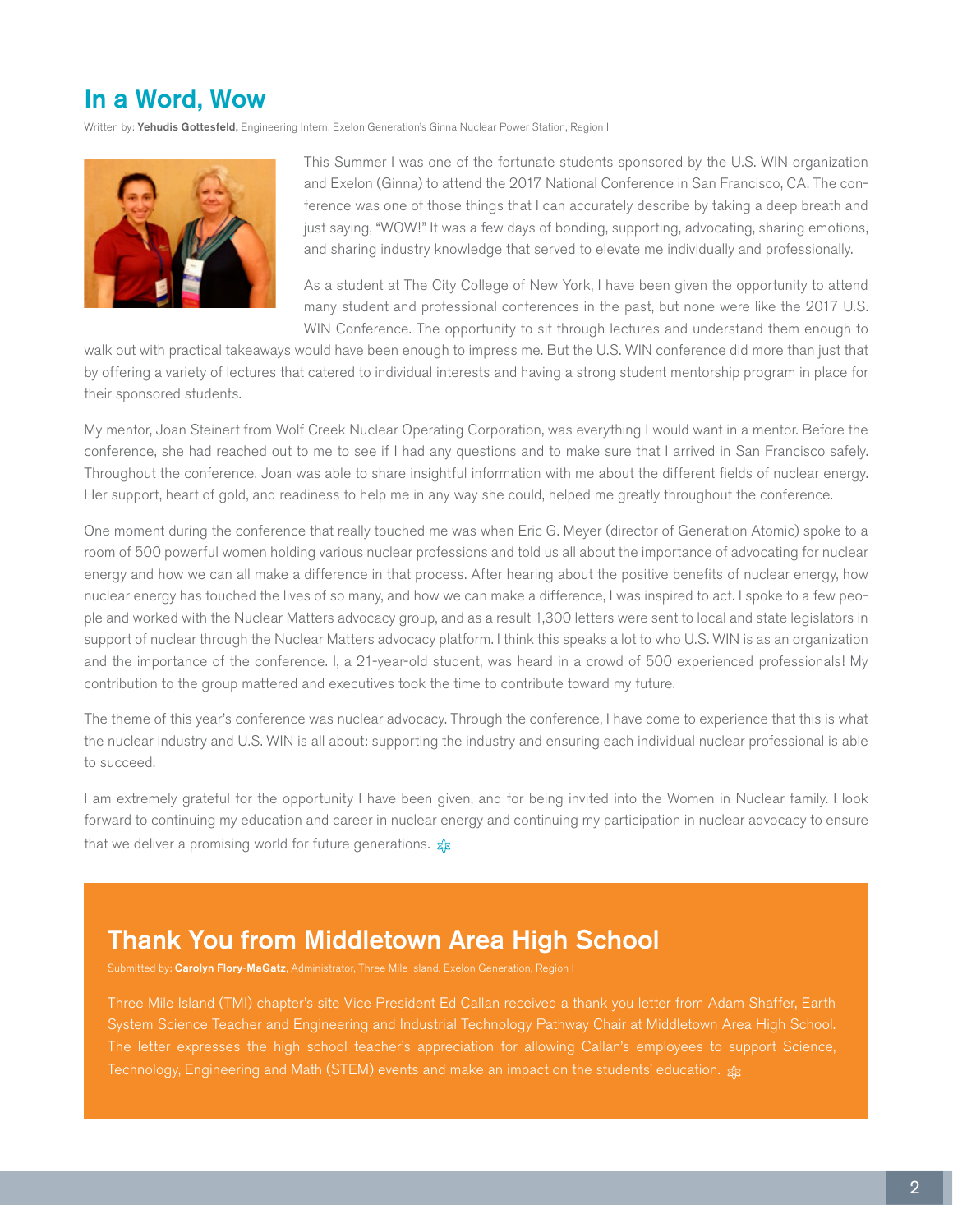# National Conference Sponsored Student Program Recap

Written by: Savannah Fitzwater, U.S. WIN Steering Committee, Region I

The 2017 U.S. Women in Nuclear (U.S. WIN) Conference in San Francisco was host to 29 sponsored students. Students represented colleges and universities from across the country, and hailed from a diverse set of educational backgrounds. Some students were completing their freshmen year of college, while others were working toward finishing their PhDs. Some were returning attendees and others were new to the U.S. WIN conference. But what they all had in common was an amazing opportunity to be partnered with industry mentors, meet other students from around the U.S., expand their network, and further their professional development. In this newsletter, you'll hear from sponsored students who spoke in conference sessions, sharing their perspectives and encouraging others. You'll also hear from a student who was so inspired by the message of nuclear advocacy she heard at the conference that she initiated a call to action during the closing plenary. While we can't capture the amazing experiences of all the students in this newsletter, these highlights demonstrate the value of the sponsored student program.

These valuable experiences were only possible because of generous conference sponsors and university funding. Thank you for your support!

#### A Student's Reflection About the Nuclear Industry

Written by: Amanda Bachmann, Nuclear Engineer, Undergraduate Research Assistant, University of Tennessee, Knoxville Women in Nuclear Vice President, Region II

This year's conference in San Francisco was a great experience. I was able to meet so many new people who provided me with valuable advice about the nuclear industry. At the conference, I had the opportunity to speak with an Auxiliary Operator (AO) about her position and what happens in a normal day for her. Through my internship with Duke Energy, I was given the opportunity to learn about what Senior Reactor Operators and Reactor Operators do; however, if not for the U.S. WIN Conference, I would not have learned much about the AO position and I am grateful for that experience. I was also able to meet one of the founding member of the organization Mothers for Nuclear, Kristin Zaitz. I was really inspired by her. She shared how their organization works, and how she is able to make a difference with her nuclear advocacy. This discussion showed me not only how much of an impact one person can make, but also motivated me to be an advocate for nuclear energy in every aspect of my life.

The different speakers at the conference really helped me learn about ways to develop the University of Tennessee, Knoxville chapter. The breakout session titled "Outreach Best Practices" showed me some of the diverse ways that we can teach students and the public about nuclear science and technology. They also discussed ways to help the events run more smoothly, such as making sure that every volunteer has a role, and understands the role for the event through a pre-job brief. In the session titled "Developing Talent Around You," I learned about the importance of mentoring others, and making sure that some form of knowledge transfer is in place for when people leave. This is very important to me as a student, because our chapter regularly has people come and go as they start at the university and then graduate, so it is easy for best practices to be lost in the turnover.

I also had the unique opportunity this year to be a speaker. That was probably the most rewarding part of the conference. In preparing to speak at the session, "Sharing U.S. WIN Activities Across the Organization," I focused on how our chapter communicates things to the officers, to our members, to the rest of our department, and to the broader campus community. Through that process, I was able to identify gap areas to improve, such as how we share information from the conferences. Giving the presentation itself was a huge confidence boost for me. Like most people, I'm always a little nervous when it comes to public speaking, and this time was no exception. Even though I made a few mistakes, I still walked away from the podium feeling good about my presentation. I know I will be able to take this confidence into future presentations. This was a great help to my personal professional development, and I have U.S. WIN and this conference to thank for that.  $g_B$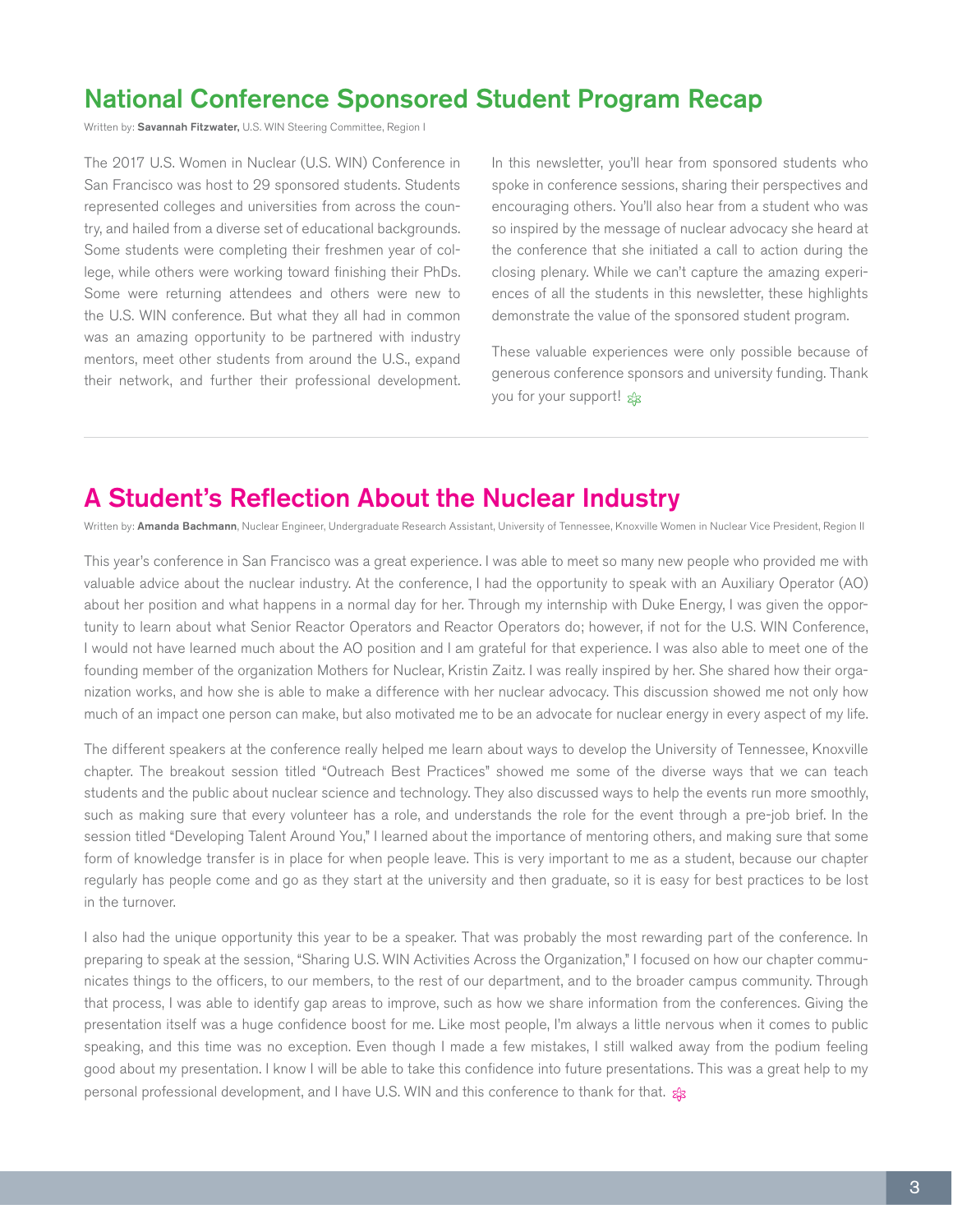# Season of Outreach Across the Country

Submitted by: Price Collins, Mechanical/Structural Design Engineer, Exelon Generation's Nine Mile Point Nuclear Station, Region I

The Nine Mile Point (NMP) chapter has participated in several outreach events over the past three months in New York, North Carolina, and even as far west as Texas. The events were for a variety of age groups including universities (North Carolina State University [NCSU] and Texas A&M), a high school and the inaugural session of a Girl Scout's "Get to Know Nuclear" patch day at the site training center.

**NCSU and Texas A&M:** The talks at NCSU and Texas A&M were technical talks for the student American Nuclear Society and U.S. WIN Chapters. The NCSU talk focused on near- and medium-term deployment of small modular reactors and potential co-generation applications. The Texas A&M talk discussed the history of the Boiling Water Reactor (BWR), industry efforts to harden plants post-Fukushima, and to meet expected challenges for subsequent license renewal.

Fike High School: Chapter Co-Chair, Price Collins, returned to his former high school in Wilson, NC to teach one of his former teacher's science classes. The overall theme of the talk was on the basics of nuclear science, with discussions on safety, security, medical applications, commercial power, and new construction. Students asked very insightful questions.

Girl Scout Patch Day: The inaugural "Get to Know Nuclear Day" was a rousing success at NMP. Twenty-six girl scouts between Kindergarten and 8th grade and parents attended the patch session, and were very impressed by the event. Nineteen site chapter members and eight other site employees, including folks from the senior leadership team and other managers, volunteered to make the event run smoothly. The afternoon of outreach started out with a safety brief, and how the nuclear industry considers safety prior to any activity. After a presentation on the basics of nuclear science, the scouts were split into activity groups. Hands-on events conducted included: M&M half-life counting, What is my Dose?, Marshmallow Isotopes, Career Dress-Out, Advanced Nuclear Topics, and a tour of the Unit 1 Simulator. Through the variety of activities, event participants learned all about how nuclear power works, the robust safety culture in the industry, training and response to industry events, and environmental stewardship. Feedback from parents, scouts, and troop leaders was extremely positive, and preliminary discussions have already been held to host another session in the upcoming months.  $\hat{x}$ 



*North Carolina State University Students learn about the benefits of small modular reactors, and co-generation opportunities*

*Chapter Co-Chair, Price Collins, delivered a talk about Nuclear Science for one of his high school teachers in Wilson, NC*





*Texas A&M Students listen eagerly to Price talk about the history of Boiling Water Reactors, and current industry initiatives to harden the plants for extended operations*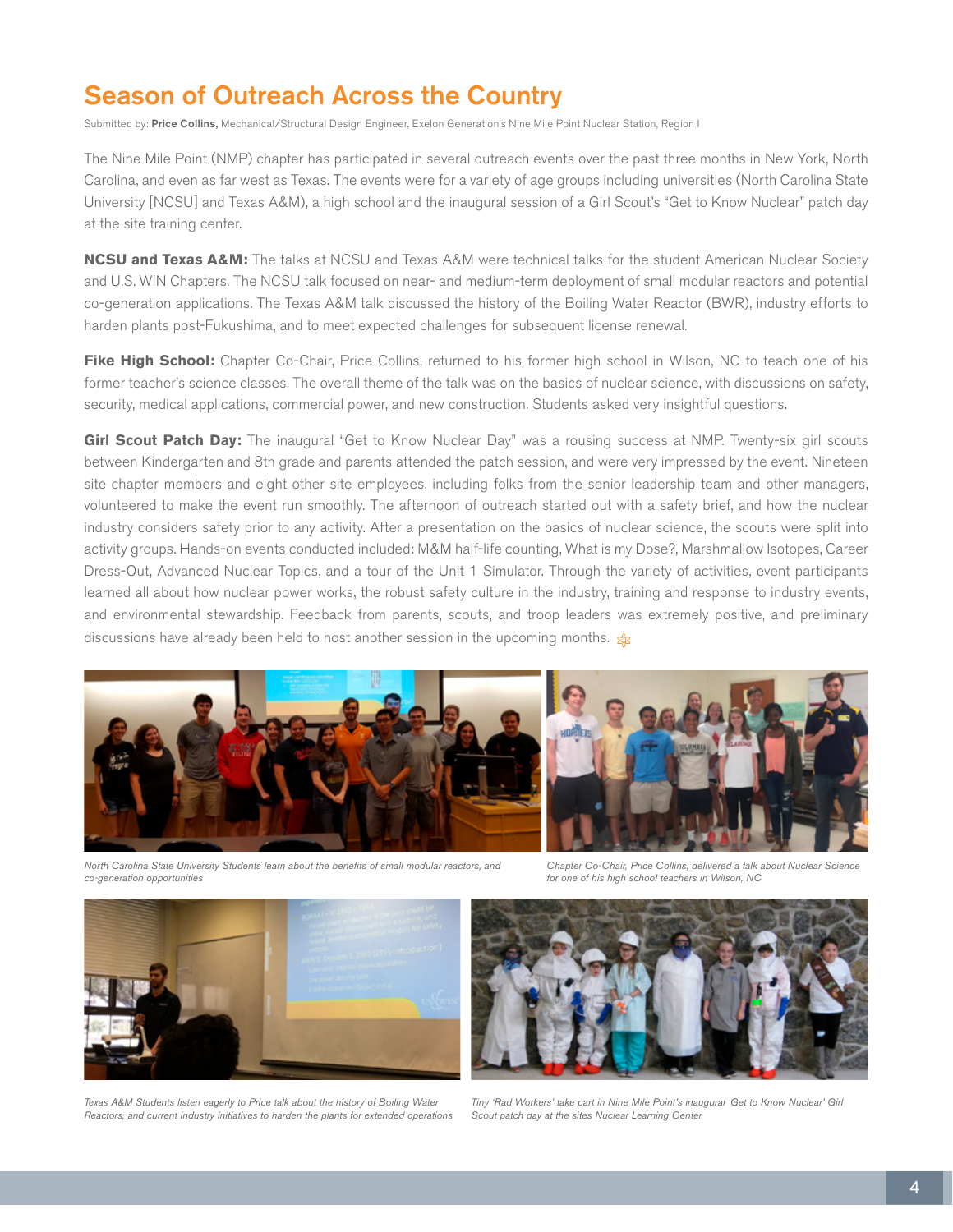# Nuclear Matters Supports U.S. Women in Nuclear

Written by: Kaitlin Rekola, Staff Counsel, Legal Division, NEI, Region I

This year, Nuclear Matters participated at the Region IV Conference on July 22 and the National Conference from July 23-25. [Nuclear Matters](http://www.nuclearmatters.com/) is a national coalition that works to inform the public and policymakers about the clear benefits of nuclear energy. The coalition supports solutions that properly value nuclear energy as a reliable, affordable, safe and carbon-free electricity resource that is essential to America's energy future.

At the Region IV Conference, Nuclear Matters gave a presentation outlining the coalition's mission and its approach to grassroots advocacy. During the National Conference, Nuclear Matters hosted a booth where conference attendees could stop by to learn more and sign up to join the coalition. Representatives from the coalition also gave a panel presentation about nuclear advocacy and how to join the movement. Conference attendees were encouraged to share photos and participate in WIN's "I'm a Nuclear Pro" campaign, which you can follow by searching  $\#$ ImANuclearPro and  $\#$ MoreThanAPrettyFace on Twitter and Instagram.

Throughout the conference, attendees were encouraged to use Nuclear Matters' digital advocacy platform to contact their elected officials and urge them to support the nuclear energy industry. More than 200 people sent a total of 1,300 messages to state and federal regulators across the county. You can see a map of where the attendees are from, [here](https://p2a.co/visual/map/GFZhvo2).

If you're interested in learning more about the coalition and signing up for updates, you can do so now on the **[Nuclear Matters website.](http://www.nuclearmatters.com/)**  $\frac{1}{28}$ 

# 2017 U.S. WIN Chapter Excellence Award Winners

Provided by: **Heather Tarango,** Senior Nuclear Clearance Coordinator, Pacific Gas and Electric Company's Diablo Canyon Power Plant, Region IV

#### **SMALL CHAPTER**

Overall Chapter Excellence: **Three Mile Island**

Public Outreach: Exelon – **Braidwood Station**

Professional Development: Exelon – **Nine Mile Point**

Networking: Exelon – **Nine Mile Point**

#### **LARGE CHAPTER**

Overall Chapter Excellence: Exelon – **LaSalle Station**

Public Outreach: **Diablo Canyon Power Plant**

Professional Development: **Tennessee Valley Authority (TVA)**

Networking: Exelon – **Ginna Station**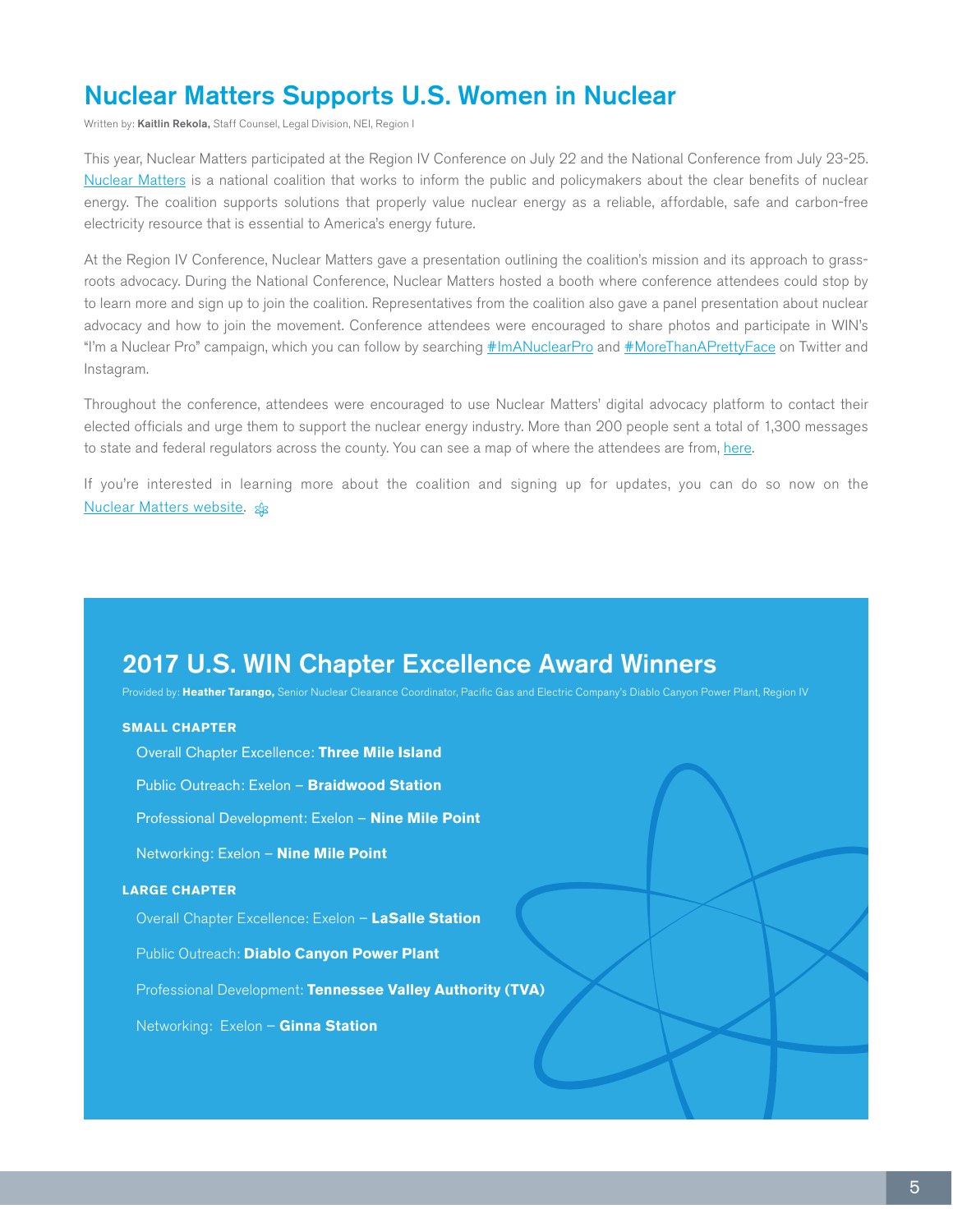# Girl Scout STEM Expo

Written by: Mary Root, Financial Analyst, Three Mile Island, Exelon Generation, Region I

In May 2017, Three Mile Island (TMI) chapter members participated in the first Girl Scout "Girls Go STEM" expo held in Hershey, PA. The event was organized by the Girl Scouts in the Heart of PA (GSHPA), Girl Scout council and included over 40 technology businesses, colleges, museums, and other organizations. Girl Scouts from 30 counties in Central and Northeastern Pennsylvania attended the half-day session. There were a total of 616 girls and adults in attendance.

STEM (Science, Technology, Engineering and Mathematics) interactive displays were presented that allowed the girls to experience and learn more about the technologies available to them in their future. There were interactive displays on weather forecasting, animal care, healthy habits, wildlife conservation, careers for women in engineering, and so many other diverse fields and interests.

The TMI chapter sponsored a display that showcased a large photograph of the main control room. Girls could dress up in lab coats and surgical caps and have their picture taken in this virtual control room. The girls had a blast doing this. Even the girls who were a little shy and hesitated soon joined their sister scouts in the picture after they saw all the fun they were having.



Radiation Protection provided many examples of radioactive material in everyday life – from Fiestaware to lantern mantles. The girls were given a quick lesson on how to use and read a frisker. Then the girls used the frisker to see how radioactive each item was as well as the background radiation in the convention center. Next, the girls ran a small generator to understand how the turbine-generator at TMI produces electricity. They experienced how the light grew brighter the faster they turned the generator.

Information was provided to the girls and their adult chaperones on how electricity was produced at TMI and the benefits of nuclear energy. The girls went away with smiles, handouts, their surgical cap, a fortune cookie with the message "Go Clean – Go Green – Go Nuclear: Three Mile Island," and an atom-shaped lollipop provided by the TMI chapter.

The centerpiece of the expo was the GSHPA STEM Mobile. The STEM Mobile is a large van that travels to troop and Girl Scout events providing STEM-related programs at no cost. The TMI chapter will be working with GSHPA to help develop nuclear programs that will be used in the STEM Mobile. In addition, GSHPA is very interested in working with the TMI chapter on some of their upcoming STEM events and large council events.  $\frac{1}{28}$ 

## Passing the Torch

Kaitlin Rekola was announced as the new NEI liaison for U.S. WIN, a role previously held by Carol Berrigan. Rekola from Seton Hall University in New Jersey in International Relations and Diplomacy and her J.D. in 2013 from Roger

The transition from Berrigan to Rekola will continue through the end of 2017 with Berrigan providing support and org or 202-739-8113. \$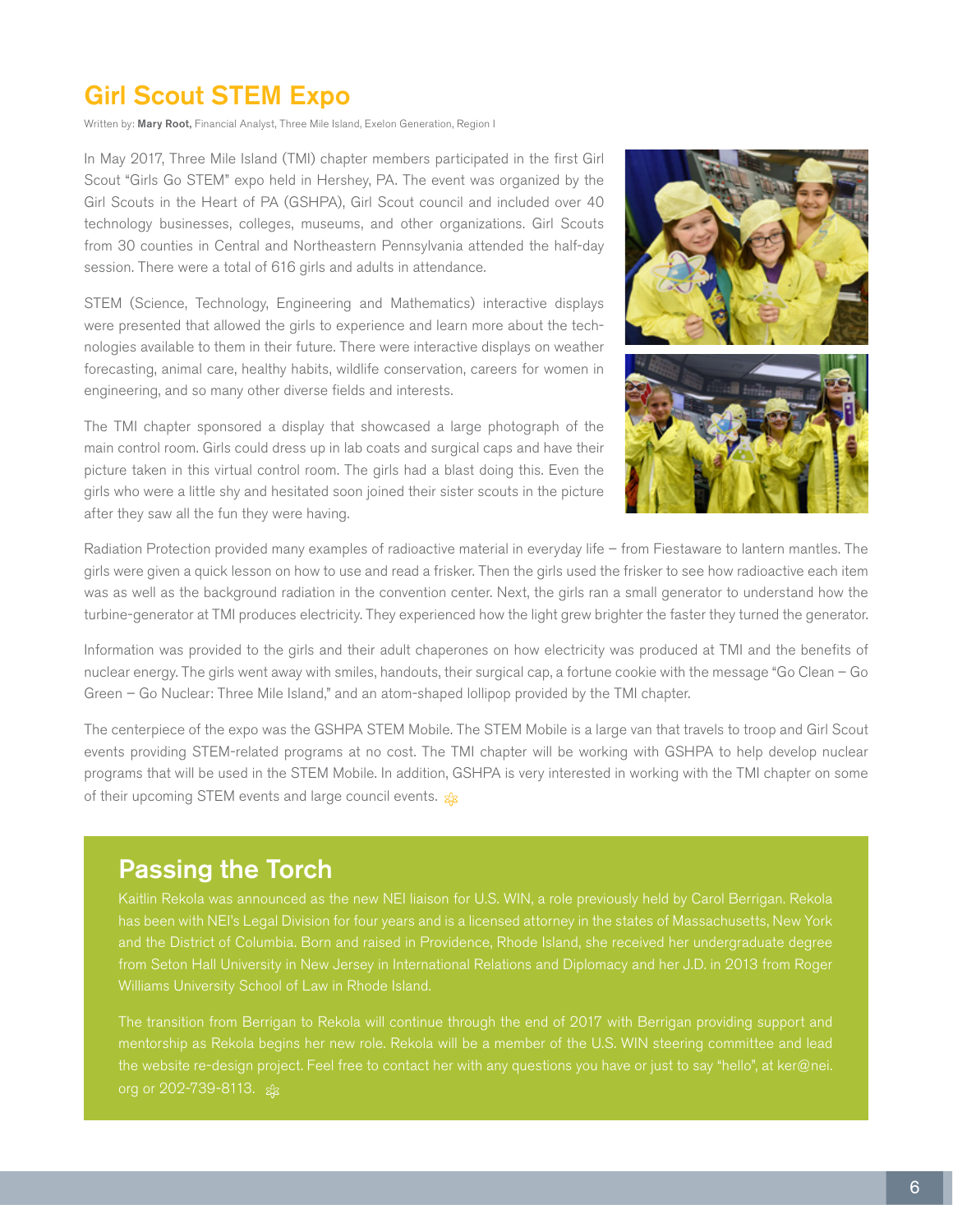# The Nuclear Promise Film Series

Submitted by: Carolyn Flory-MaGatz, Administrator, Three Mile Island, Exelon Generation, Region I

*Sarah Spath, Engineer 2A-EN, Ginna Nuclear Power Station and Director of East Coast Operations for a pro-nuclear environmental organization called "Mothers for Nuclear" poses with Robert Stone and Michael Shellenberger*



*Panel made up of Clean Jobs for Pennsylvania coalition members, Exelon employees and Pennsylvania Nuclear Energy Caucus lawmakers*

What would happen if you discovered that everything you knew about nuclear energy was wrong? That is the mantra for the 2013 pro-nuclear documentary Pandora's Promise. The film highlights the transitional journey of many anti-nuke environmentalists as each discovered more about the benefits of nuclear energy.

Throughout the month of August, Three Mile Island (TMI) hosted a film series to screen Pandora's Promise at Midtown Cinema in Harrisburg. On August 8, members of the TMI chapter attended the premiere event with a green carpet entrance. We were visible among Clean Jobs for Pennsylvania coalition members, Exelon employees and Pennsylvania Nuclear Energy Caucus lawmakers. A special treat for the evening was being able to ask questions and interact with Michael Shellenberger, an American author, environmental policy expert, cofounder of Breakthrough Institute and founder of Environmental Progress and the film maker/director Robert Stone.



*Sarah Spath shows off her nuclear nails*

The theater, managed by the son of a TMI employee, also helped generate funds for the Lower Dauphin High School Science, Technology, Engineering and Math (STEM), program by collecting \$10 for each film ticket. All proceeds help young students further their education in math and science. The film was made available to the public every Tuesday in August at the Midtown Cinema, with all screening times beginning at 7 p.m.

## WINing with the Ashford Robotics Team

Submitted by: Kassondra Moore, License Renewal Transition Team Project Manager, Southern Nuclear Operating Co., Inc., Region II



Members of the Farley Nuclear Plant chapter had several sessions, over several weeks, with a group of intelligent and self-motivated sixth graders who make up the Ashford Robotics Team at Ashford Elementary school in Alabama. The goal was to teach the students about the engineering design process.

The students were divided into teams, and their goal was to design

and build a space craft via the Lander Space Mission - STEM challenge. The project required the students to build a space craft that would land from a six-foot drop without ejecting "aliens" from the command center.

The aliens were jumbo marshmallows. The materials provided to the students to build their space craft were 3-oz. drinking cups (the command center), index cards, plastic straws, scotch tape, scissors, tape measure, and miniature marshmallows.

The students had to use concepts such as problem-identification, brainstorming, design, testing and evaluation. The students learned that only with collaboration, sharing and teamwork would they be successful.

Participants stated that "it was awesome to see the ideas and imagination that these students exhibited as they discussed the task that was given them, developed and re-developed designs and encouraged each other as they successfully met the milestones of the project."

Every team enjoyed the challenge and one team successfully landed their spacecraft from more than an eight-foot drop.  $\pm$